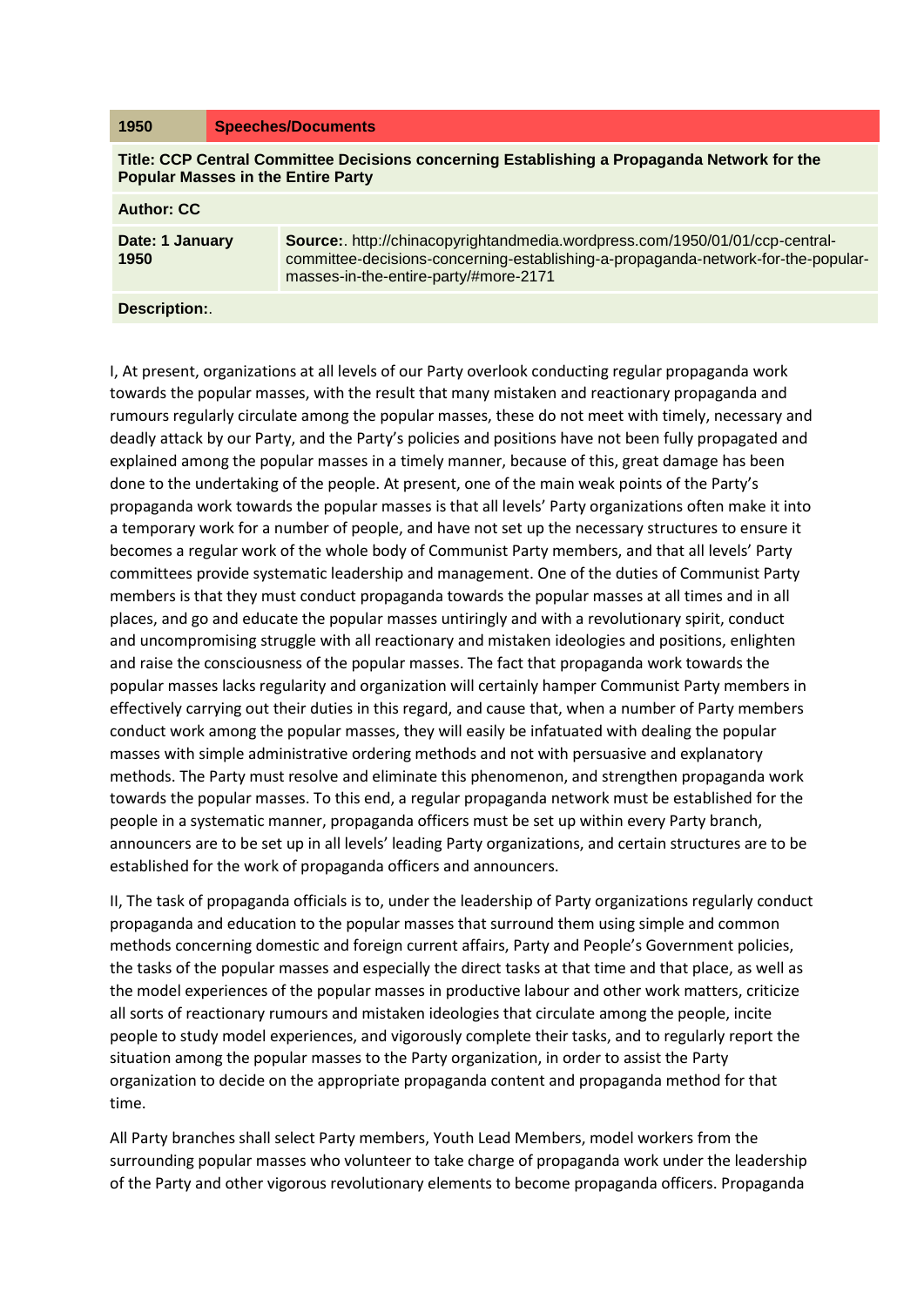officers shall have the necessary political consciousness, set examples in their labour and other work, link up with the masses, and have the appropriate ability to take charge of propaganda work. Propaganda officers' work methods include talks, communicating information, reading newspapers, listening to and disseminating the People's Radio, writing and drawing propaganda texts and images, editing wall newspapers, etc., every propaganda officer may, according to work needs and individual ability, be appointed to one or more positions. The appointment of propaganda officers shall be examined and passed by the Party branch committee and the approval of the lower-level Party organization. Every Party and Youth League branch secretary, branch committee member and Party member of Youth League member having regular relationships with the popular masses (such as labour union cadres, cooperative cadres, village cadres, school teachers, officials in mass education institutes, wall newspaper editors, etc.) shall assume the office of propaganda officer.

III, All levels' Party committees shall regularly discuss propaganda work for the popular masses, and consider propaganda officials to be important bridges to link up the Party with the popular masses, and provide regular leadership, assistance and education.

Party branch committees shall regularly convene conferences for the whole body of subordinate propaganda officials, and discuss the concrete tasks and methods of that branch's propaganda work according to higher-level instructions and the situation of that branch, examine the situation and experience of propaganda work, listen to propaganda officers' reports concerning the situation of the masses, and give concrete work instructions to propaganda officers. In order to mobilize all sorts of revolutionary organizations to jointly engage in propaganda, branch propaganda officer conferences shall provide for an appropriate division of work between the Party, the Youth League, labour unions, peasant associations, cooperatives and other organizations. Branch propaganda officer conferences' duration may be somewhat lengthened or shortened according to work needs and the situation of the activities of that branch, but at least one conference must be convened every month, and at most one conference shall be convened every week.

City and county Party committees shall convene a joint branch secretary conference, a propaganda officer representative conference or a propaganda officer plenary session every month, the municipal committee secretary and the county committee secretary make a report concerning the present circumstances and tasks, and presides over an inspection of propaganda work of the previous month and a discussion of propaganda work in the next month. Under conditions where communications are difficult, county committee meetings may be convened through division of district. Regional committees shall be responsible to represent the city committee and county committee in conducting regular leadership over propaganda work in branches, and according to the conditions of each branch, provide the regular scope, objectives and methods for all branches' propaganda activities. In the countryside, district committees shall establish propaganda officer teaching station structures, where the district committee members regularly respectively convene some branches' propaganda officers or representatives of propaganda officers, to teach propaganda content and propaganda methods, and issue and explain propaganda materials.

Provincial, municipal, local and county Party committees shall regularly provide propaganda officers with propaganda instructions and materials. All levels' Party newspapers and Party periodicals shall regularly publish texts discussing propaganda work and propaganda officer work. All levels' Party schools and Party training classes shall have classes to discuss propaganda work, and shall establish short-term rotational training classes for propaganda officers under conditions of feasibility.

IV, In order to ensure that the popular masses fully understand the Party's political position in a certain period, only relying on the work of propaganda officers is insufficient, and all levels' Party